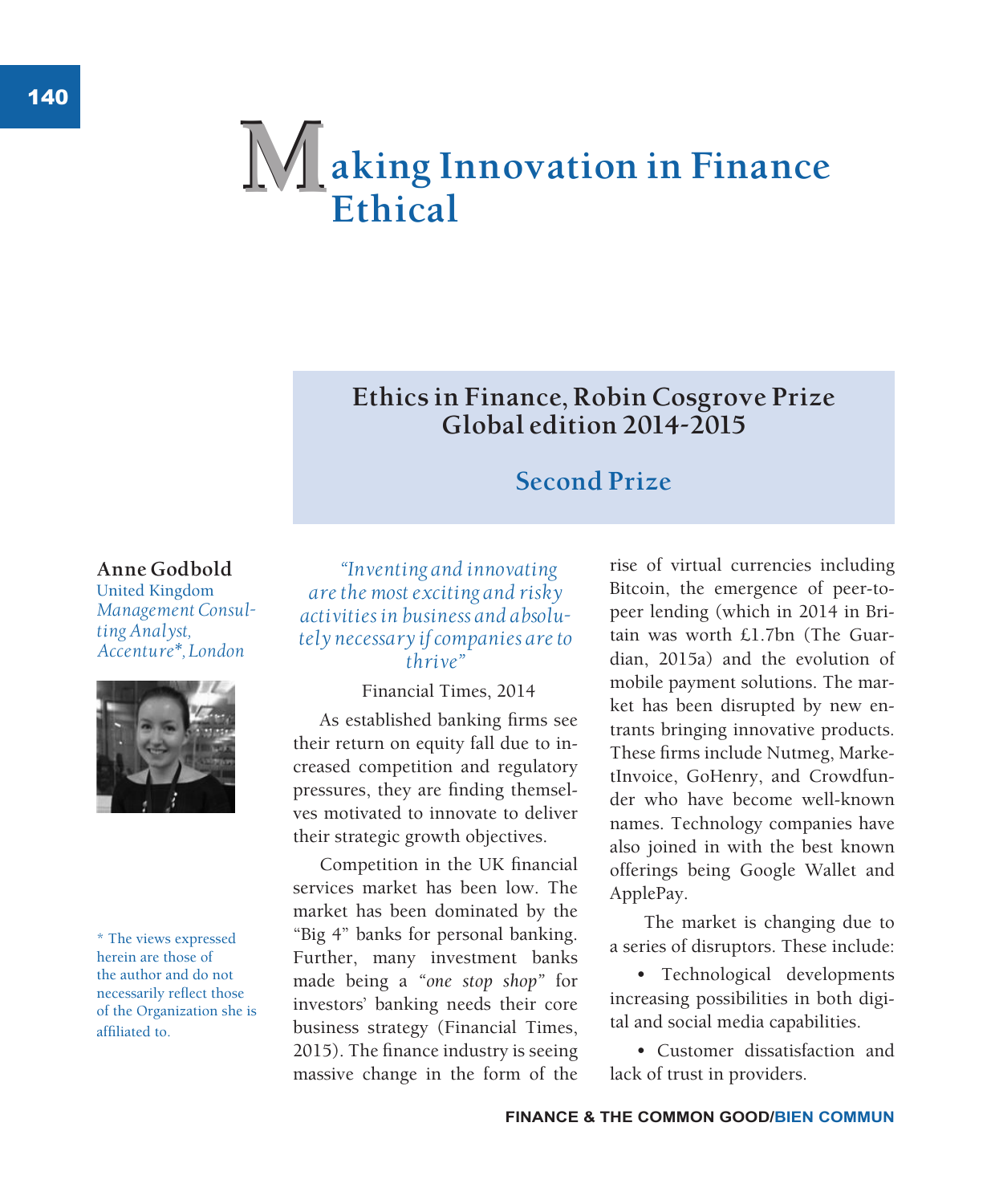Les établissements bancaires les plus en vue sont poussés à innover afin d'atteindre leurs objectifs stratégiques de croissance stratégique.

Le marché de produits de services financiers est en train de changer substantiellement. C'est la conséquence d'une série de facteurs qui incluent des capacités technologiques croissantes, les goûts des consommateurs, les comportements et les changements démographiques.

Le La plupart des entreprises gardent le souci éthique présent à l'esprit et sont désireuses de mettre fin aux accusations médiatiques des dernières années et à leurs effets préjudiciables.

• Change in customers' tastes:

o Rise of the "millennial" consumers who are digital and social media savvy.

o Increasing power of the "grey pound", as the ageing population who have experienced low interest rates are looking to ensure their pensions are not eroded.

• Regulatory changes include competition enquiries into current account markets and the investment banking market as well as the senior manager's regime regulation which holds senior managers accountable for what happens within their firms.

The Financial brand (2014) found 24% of senior bankers put product innovation as their investment priority). Firms are re-considering their business models and looking to create ethical products. However, innovation poses ethical risks that have not previously been seen, considered or managed.

This essay will explain what is driving change, the ethical challenges posed by innovations and how firms can ensure that they make the correct ethical evaluation by only putting products to market that have the customers' interests at their heart.

# **Most Firms Have Ethics at the Forefront of Their Minds**

We have been bombarded with negative news headlines relating to banking conduct (including Libor, FX and Gold-fixing scandals, and numerous money laundering and sanctions fines). These stories have damaged both the industry's reputation and customer confidence in finance.

Several negative news stories related to unethical financial products have come into the public eye. The best known is PPI (Payment Protection Insurance) where banks have paid £22bn compensation to customers (British Broadcasting Corporation, 2015a). Millions of customers were mis-sold insurance policies to protect themselves against falling ill or job losses. Many did not need these policies and/or were unaware they were paying for them.

Another example relates to Credit Suisse and Yorkshire Building Society who were fined by the Financial Conduct Authority (FCA) (Financial Conduct Authority, 2014e) for selling an investment product where there was no chance the customer could receive the highest return listed in the promotion material.

Interest rate hedging products, "swaps", is another example of an ethically dubious product. They were designed to protect consumers from changing interest rates on their debts. However, the hedge exposed the consumer to risk of rate movements. Many small businesses purchased these thinking they were reducing their risk. Following FCA intervention, 17,000 redress determinations have been sent to customers culminating in £1.8 billion redress payments (Financial Conduct Authority, 2013a).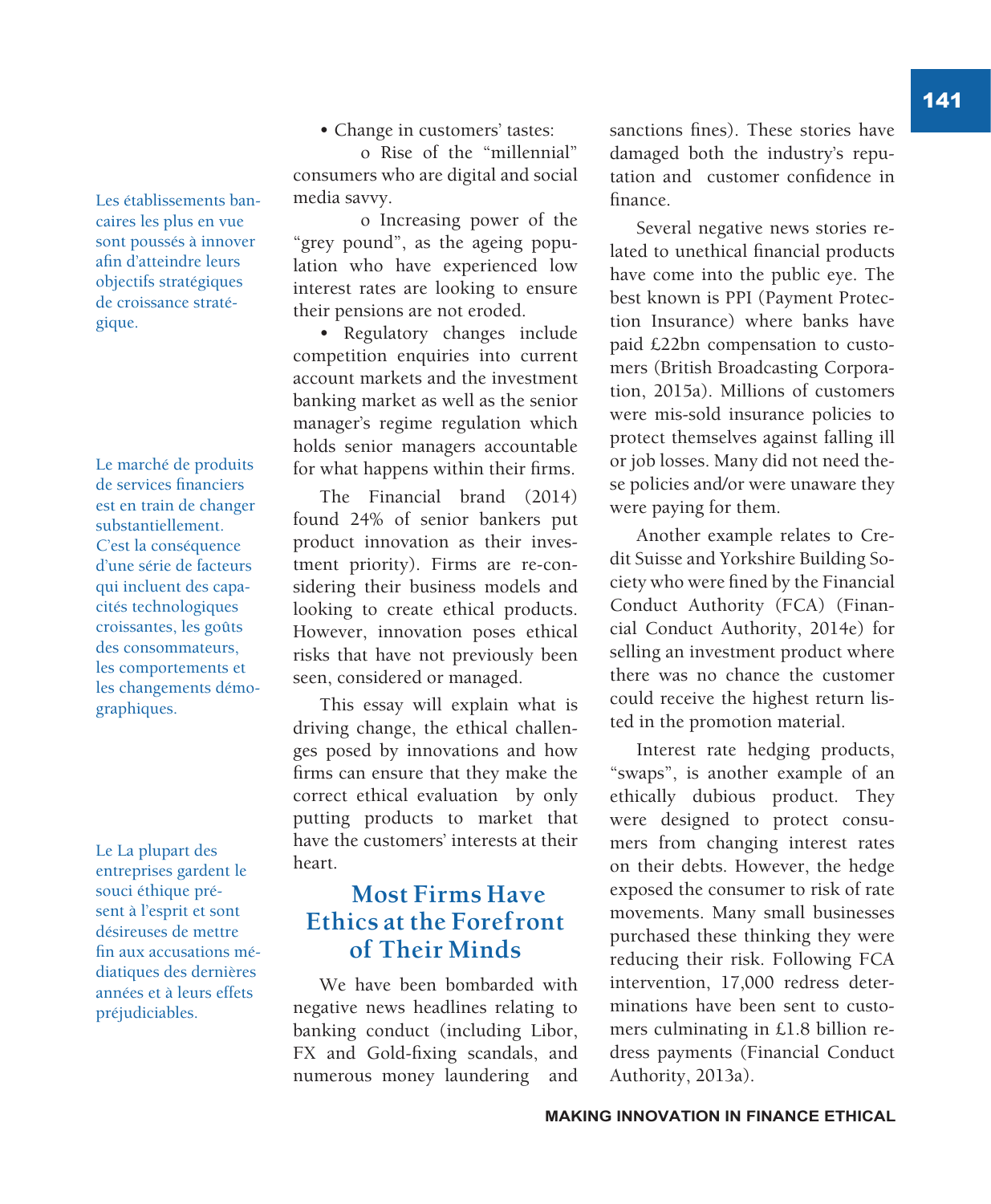La question qui se pose est la suivante : lorsque l'on développe des produits innovants comment peut-on être sûr qu'on le fait de manière éthique et que l'on place l'intérêt du client au-dessus des profits de l'entreprise ? Lorsque le client n'a pas de visage comment peut-il prévaloir dans les décisions et comment le produit peut-il véritablement répondre à ses besoins?

A final example to highlight is Payday Loans. This lending product received a huge amount of negative news with MP's even questioning the service in parliament. Many questioned the ethics of such an expensive product that was used by vulnerable individuals who were bamboozled by the maths and desperate for immediate cash.

Following the financial crisis the UK parliament requested a review of banking standards and culture. On publication of this report by the Parliamentary Commission on Banking Standards ("PCBS") the Chair stated that *"Recent scandals, not least the fixing of the LIBOR rate … have exposed shocking and widespread malpractice"* (Parliamentary Commission, 2013).

Mark Carney, Governor of the Bank of England, summed it up thus: *"In the run-up to the crisis, banking became about banks not businesses; transactions not relations; counterparties not clients…When bankers become detached from end-users, their only reward becomes money"* (Bank of England 2014a).

### **What is ethics?**

So the question emerges: when developing new and innovative products how do you ensure you are behaving ethically and putting the customers' interest above the firm's need for profit? When the customer is faceless, how do you put them at the forefront of your decisions and understand what they need from a product?

Ethics are the moral principles

that guide our behaviour combined with the legal rights and duties that are acceptable in society (Steare, R, 2006, pp. 22 and Oxford Dictionaries, 2015). It is not surprising that true innovation, which disrupts the status quo, can lead to numerous ethical challenges. This is because there can be many conflicting interests amongst the many stakeholder groups which include shareholders, employees, customers, board members and regulators . What is in the best interest of shareholders and employees may, at least at first, appear different to what is in the best interest of the customer. Ethics is about managing the conflicting personal desires and interests of the stakeholder groups (Steare, 2006 pp. 55-58).

Historically, financial services have relied on "Duty-Based Ethics" with individuals following prescribed rules which focus on the action and its intention rather than the consequence (British Broadcasting Corporation, 2015b and Steare, 2006, pp. 28).

Many believe that this approach led to individuals failing to consider the effect of their actions. As firms try to move away from the past they are aiming to adopt a new approach. Martin Wheatley, Chief Executive of the FCA, references Steare's book, arguing for *"a more sophisticated interpretation of integrity in business. One that is not simply defined by the ethics of obedience, but actually looks towards the ethics of care and the ethics of reason"* (Financial Conduct Authority, 2014d).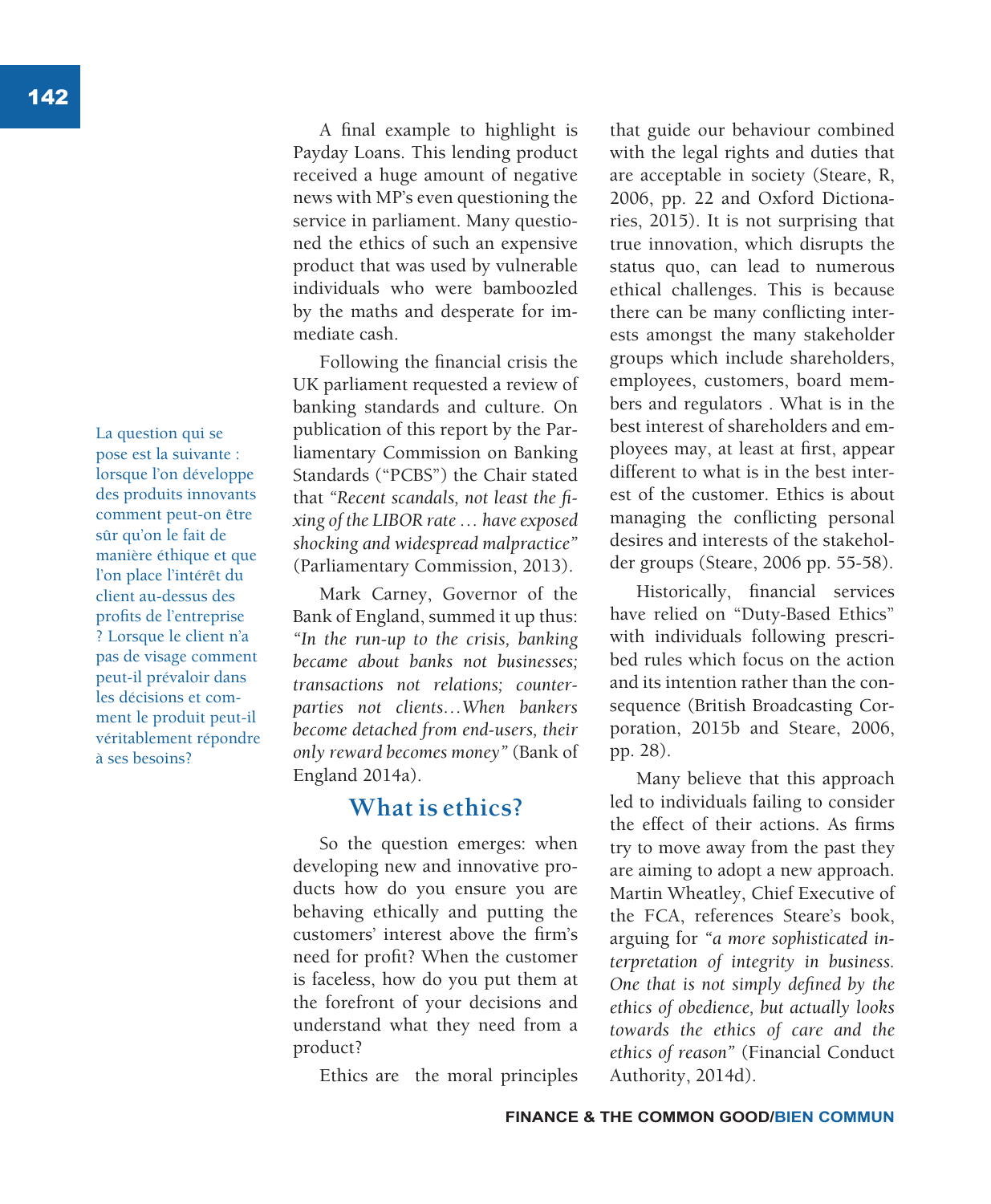De nombreux facteurs sont des moteurs du changement. Il est important de les identifier puisque ce sont eux qui les façonnent en dernière analyse. Si l'on souhaite que le produit final soit éthique, il faut comprendre ce qui peut empêcher qu'il en soit ainsi.

### To put this in terms of ethical innovation: in financial markets prices change and the final return is not guaranteed . However, what matters is that the product achieves advertised returns in normal markets. It should be suitable for its prescribed target market. The customer should understand the risks. The product must offer value to the customers. At all stages of the transaction and throughout the product's life the firms should be able to demonstrate it has the customers' interest at heart.

 *"The goal of innovation is to upset current beliefs, behaviours, relationships and technologies…"* Business Roundtable for Corporate Ethics Innovation, 2008.

Innovation has the power to totally change a market and even make a market completely disappear and another appear. It may involve the development of a product, the consolidation of several existing ideas or the release of a new format for sale. Innovation can be driven by a number of factors including a new idea, a customer challenge, a new technological development or a regulation.

# **What are the drivers for innovation in Finance?**

There are multiple factors driving change. It is important to understand these drivers because they shape the ultimate change. If we want the final product to be ethical, we need to understand what factors might prevent that happening.

### *Banking Strategy and pressure to drive profit*

Recently banks have struggled to make a good return on equity. Low interest rates and increased regulation have eroded margins. Many banks have outlined future growth strategies to shareholders and to achieve this they will need to ensure they innovate.

#### *Technology*

Technology has driven innovation as new capabilities have allowed products to be developed using new platforms, tools and networks. For example, increased smartphone and tablet ownership (predicted to reach 3.4 devices per person by the end of 2015 (The Telegraph, 2015) has led to the development of payment services such as Barclays Pingit (which allows customers to move money via their mobile). Other technological developments include robo-advising, virtual currencies and payment solutions such as Apple Pay and Google Wallet.

Customers embrace new technology and firms can use it to personalise their service. For example:

• UK banks text customers when they are approaching their current account limit.

• Asset managers often have internet-only products.

• Firms utilise social media to run promotion campaigns.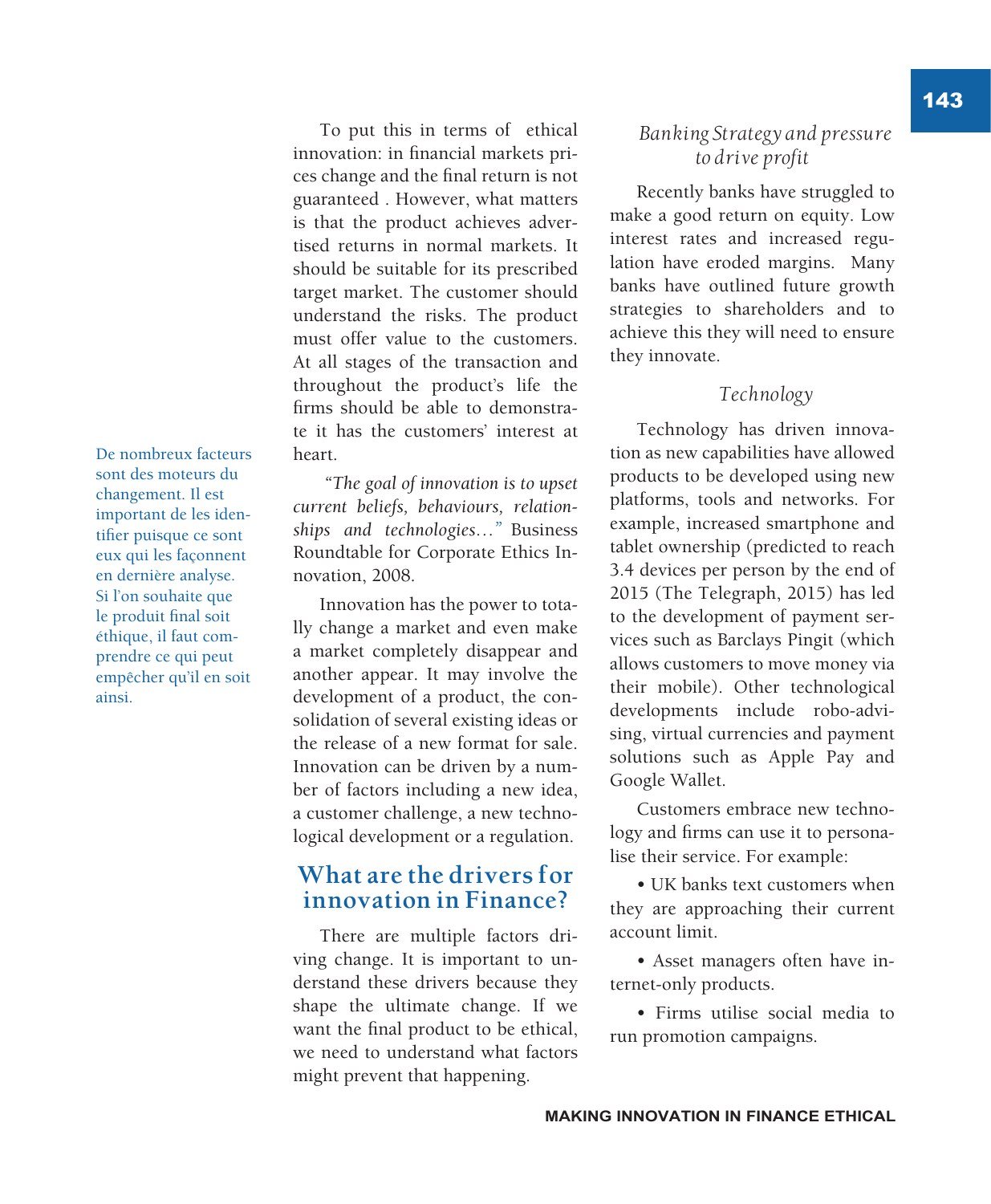Depuis la crise financière, la régulation a été l'outil de choix pour éviter d'autres scandales et crises. La responsabilité personnelle que les régulateurs ont en point de mire et la concurrence pourraient avoir une grande influence pour changer la culture et augmenter la part des produits conçus de façon éthique. Toutefois, même si la réglementation a un pouvoir fort sur l'innovation, elle n'est pas suffisante.

### *Customers: "The Millennials" and the "Grey Pound"*

Evolving customer tastes and preferences are forcing innovation. The "Millennials", the next generation, are disillusioned by banks, no longer trust their services and are demanding change. This generation does not fear the internet, having grown up using it. Whilst data privacy is important to them, access to funds, speed and ease of transactions is critical. They have embraced social media and technology to suits their lifestyles.

The aging population and purchasing power of pensioners (and those looking to save in their pension) is also causing changes in the market. Low interest rates are causing people to look for innovative ways to prevent their funds being eroded.

### *Regulation*

The finance market is closely regulaThe finance market is closely regulated. New regulations can lead to products being banned or altered which in turn necessitates the development of new products to replace them. The FCA's financial penalties have increased considerably: *"in the two and a half years to 30 September 2014, the FCA and FSA imposed more than £1 billion in fines"* (Grant Thornton, 2015). However, the reputational damage, from regulatory censure can be even more costly, often leading to a sharp decline in customer confidence. This is helping to reduce ethically risky ideas coming into fruition.

### *The Competition and Markets Authority (CMA)*

Competition is a significant driver to improving conduct. Where a market has many competitors, with no entity controlling the market and where customers can easily switch provider, the firm's reputation can differentiate it from its competitors. Potential customers consider the firm's treatment of its existing customers and this encourages firms to put ethics at the heart of their business.

Historically, competition has been low in financial services. As the PCBS report stated, *"[t]his lack of competition… is an important reason why banks can sustain poor standards of conduct and do not seem to feel the same pressure to respond to reputational damage as would be the case in many other industries"* (Parliamentary Commission, 2013b).

The CMA promotes competition with the aim of making markets work well for consumers, businesses and the economy. It has substantial powers to enforce change based on its investigations. The CMA is investigating personal and small business banking accounts. Despite systems in place which make switching account easier, few have done this. The results of this investigation could drive innovation in current accounts and force firms to reconsider how they differentiate their products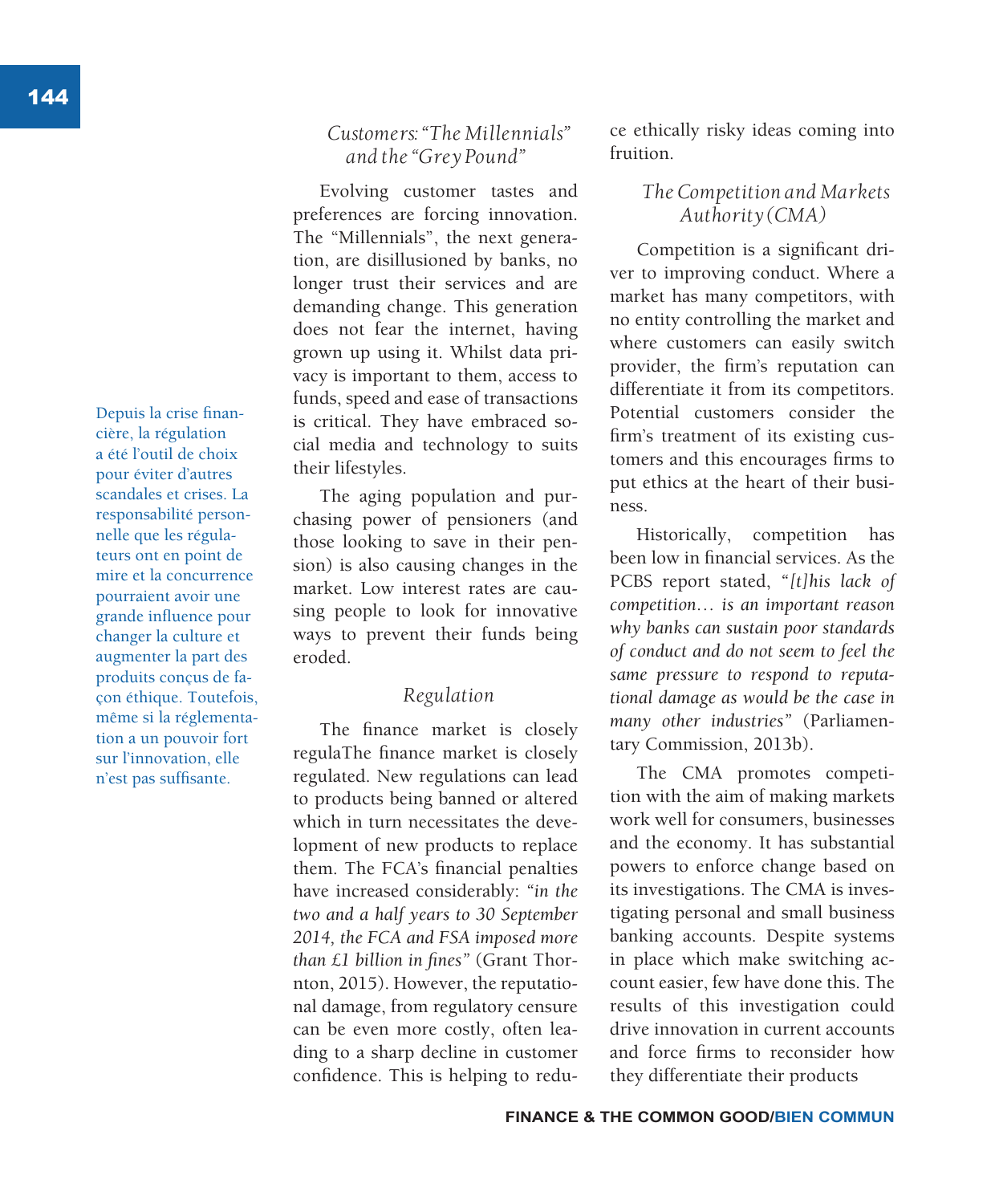145

*Personal Accountability and the Senior Managers Regime*

*"[I]f you want ethical cultures, then you need ethical leaders."* (Steare, 2006).

The FCA regulation intends to hold senior individuals responsible for what happens within their firm. Mark Carney explained *"Businesses do not make decisions; individuals do"* (Bank of England, 2014b). This regulation is expected to cause a large cultural shift among leaders, moving away from a rule-based approach to a more sophisticated ethical approach. This change should help ensure that innovations are rigorously evaluated, risks assessed and ethically dubious products prevented from entering the market as, if not, there could be severe penalties.

Whilst regulation is a powerful force in ethical innovation, it is in not enough. This is something even the regulator is aware of. Wheatley stated *"Governments tend to respond to scandal with regulations, without considering that it's this 'obedience culture' that often fails in the first place."* (Financial Conduct Authority, 2014d).

### **Ethical challenges from new technology innovations**

New technologies present new conundrums and potential conflicts of interest which need to be considered and managed. One such situation is explained by Lewis (2014) who sets out allegations explaining how

fibre cables changed how traders and hedge funds did business. The importance of speed was (allegedly) exploited by high frequency traders to front-run client transactions. The lack of transparency made it difficult for anyone to understand what was going on. It is unclear whether firms had considered the ethics of the new technology and the effect it would have on their customers and the market.

# **Ethical challenges from data**

An example of data privacy ethics relates to new products like Osper (2015) and Go Henry. They offer a Prepaid Debit Card for young people and parents. They allow parents to know what their child is spending their money on. These products could prevent situations such as children using debit cards online to buy cigarettes and drugs (The Guardian, 2008). However, there is a question surrounding whether children (especially if over 16 years old) should or should not be entitled to any data privacy?

### **Ethics of new communication tools**

Social media allows firms to interact with their customers in new ways. The use of Facebook, LinkedIn and YouTube presents ethical conundrums as the customers' interests and the firm's interest may initially appear to mismatch, especially when considering how the firm uses already visible data, such as relation-

Les quantités de données disponibles grâce aux canaux numériques confrontent les entreprises avec des opportunités, mais aussi avec des dilemmes éthiques. Elles doivent évaluer ce qu'elles peuvent utiliser pour aider le client et quelles données ne devraient pas être consultées. Cela peut paraître facile, mais ne l'est pas, car il faut prendre en considération tous les scénarios possibles.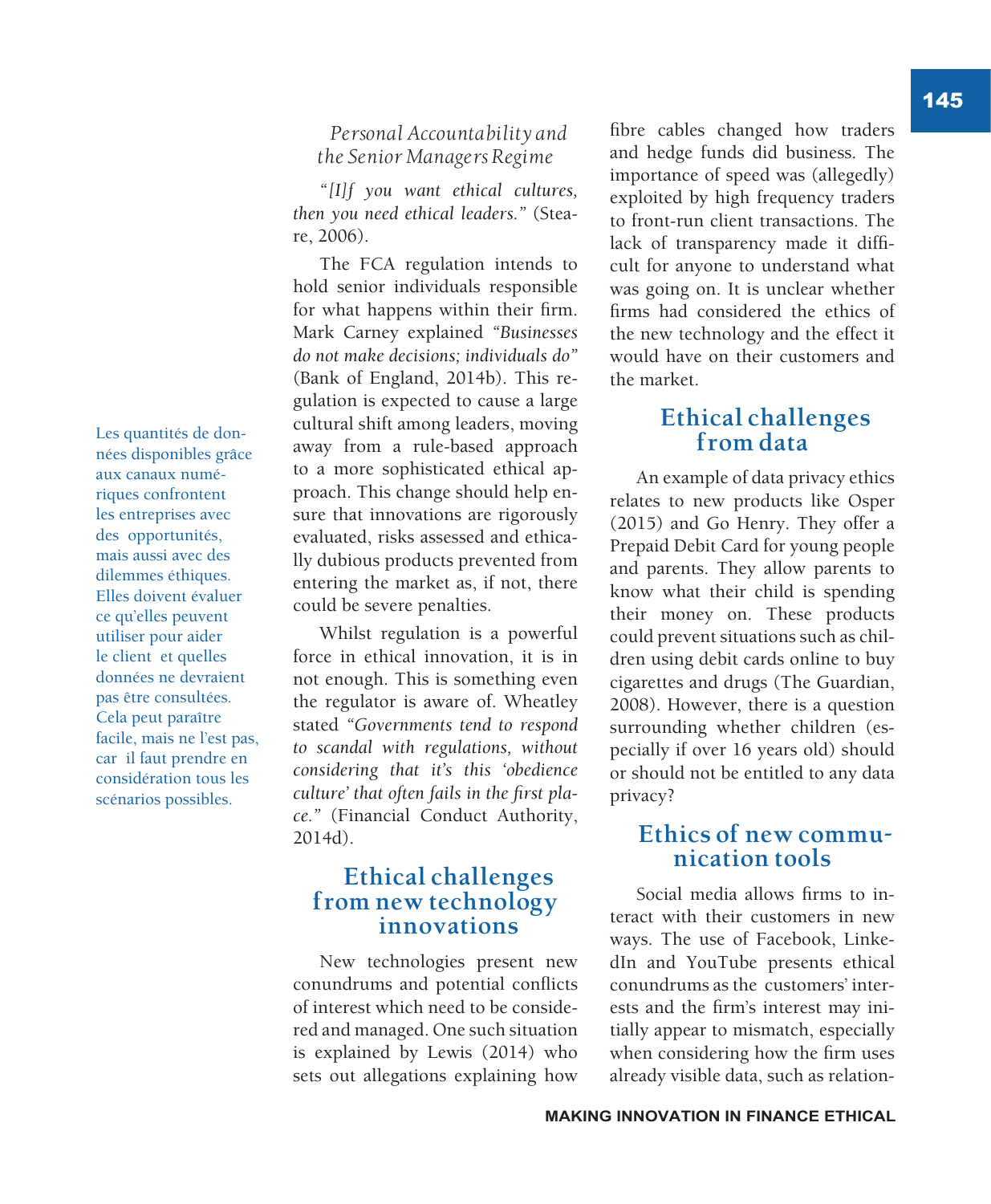Les commissions sont un domaine très sensible pour toute entreprise. Comprendre ce qui crée de la valeur pour le client est compliqué, mais certains pensent que toutes les entreprises doivent être capables de le faire et de décider en connaissance de cause. Un tel exercice met en lumière les services pour lesquels les clients sont prêts à payer alors que certaines entreprises seraient tentées de les fournir gratuitement.

ship status, private photos etc, and how can firms use these platforms to sell products?

An example in practice relates to peer-to-peer lending sites. The FCA released a warning about the online marketing practices of such sites. Peer-to-peer lenders connect savers with parties that want to borrow. Both parties benefit from better rates than they would receive from a bank. Providers include Funding Circle (allowed 7,000 businesses to borrow £490m (The Guardian, 2015a), Zopa and RateSetter (The Guardian, 2015c). There are also investment-based crowdfunding products where people invest in unlisted shares or debt securities issued by business. The FCA has concerns that some lenders are mis-selling their products: *"Benefits are emphasised without a prominent indication of risks"* and information is *"insufficient, omitted or … cherry-pick[ed]"*.

### **Ethics of new fee structures**

New products can solve a real customer problem and initially appear to improve the market. But careful consideration needs to be given to the whole offering.

Take the example of Osper and Go Henry who charge multiple fees for different services (data consolidated from The Guardian (2014).

#### Osper:

• Free for the first year and then after £10 a year per child.

• Charge £5 to close the account.

• Charge £3 for a replacement card.

GoHenry:

• After a month's free trial, monthly membership costs £1.97 per child.

• Charge 50p per load from a debit card.

• Charge £5 for a replacement card.

I highlight these fees to illustrate the question: how does a firm ensure it is delivering value for the customer – integral to ethical business practice? Assuming everyone knows the charges in advance does that make it ethical? These are fees for services that most UK banks do not charge. Fees are challenging for new products and need to be carefully considered with putting together new offerings.

# **Ethics of increased complexity**

AAs customers look to manage risk and ensure a good return on their money, this desire, partnered with increasing technological developments, has led to the development of ever increasing complex products such as UCIS and CFDs. These are hard for customers to understand. They struggle to interpret the product features and evaluate the risks involved. An FCA behavioural economics paper found that consumers use rules of thumb that lead to errors in their expectations of the value of complex products (Financial Conduct Authority, 2013b).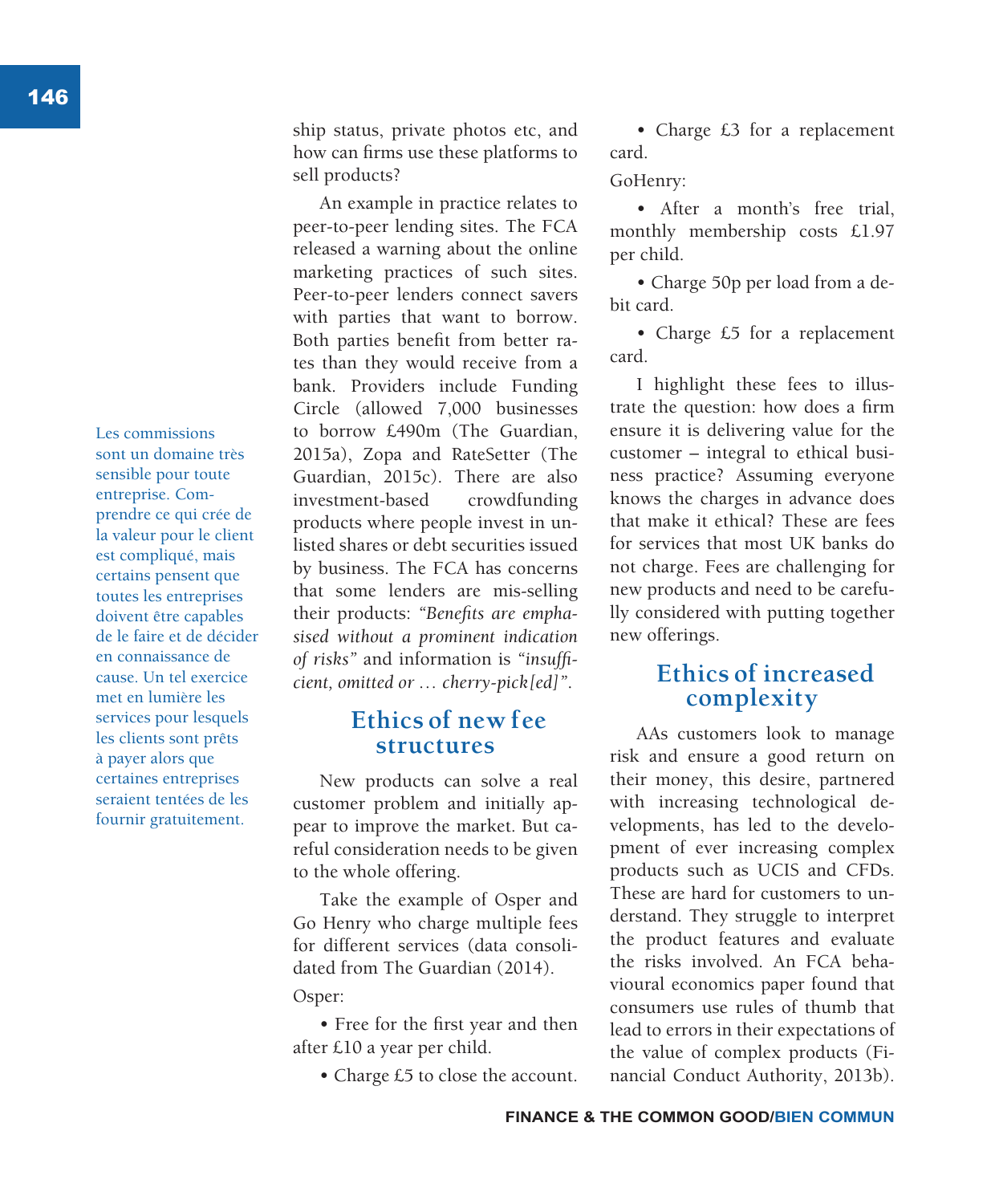L'innovation respectueuse de l'éthique place les besoins du client au cœur du projet. On peut faciliter ceci et faire en sorte que le produit aide le client à résoudre un problème réel. Les entreprises doivent alors prendre en compte des produits qui ont un impact pour le client. Il en va ainsi d'un accès facilité aux services financiers, d'une culture centrée sur le client et de la mise en avant de l'éthique, de l'assistance au client pour l'aider à faire de bons choix, de la diminution du nombre d'intervenants dans une procédure et du travail en toute transparence.

A follow-up paper found that firms cannot rely on customers to understand complex products and make good decisions about them (Financial Conduct Authority 2014c). It set out that investors have unrealistically high expectations of product return and are unable to evaluate and compare complex products and alternatives. This means consumers may be making bad choices (Financial Conduct Authority, 2014c).

# **Use of Third Parties**

Utilising third parties to make sales or provide services such as client introductions means that the customer is not close to the entity that designed the product. The distance can make it harder for the product manufacturer to understand the customer's needs and vital information can be lost. It can also make it harder to ensure that the person selling the product understands all the features and risks of the product. This is crucial to ensuring the customer can make effective decisions. This increases the risk of mis-selling and the customer purchasing an unsuitable product.

Due to the nature of the services they provide, third parties such as those who assist financial services in winning or retaining business from clients pose a risk of bribery and corruption. In the majority of FCPA enforcement actions the cause has been a third party making a corrupt payment, another ethical risk for firms to consider.

# **What does good ethical innovation look like?**

Products and services that are ethical have the customers' needs at the heart of their design. Good ethical innovation often includes some of the following:

### *Increased access to banking services*

Lack of financial inclusion is a huge problem for many would-be users of financial services. Having access to financial services reduces income inequality, boosts economies, and helps the poor manage risk (World Bank Development Research Group, 2014). Bill Gates states that access *"help[s] the poor radically transform their lives"* (The Verge, 2015).

Further, the World Bank Development Research Group (2014a) found that digital payments can promote women's economic empowerment, thus reducing inequality. Innovations such as the mobile banking services from M-Pesa and bKash enable individuals in countries where access to banking is limited (*i.e.* Bangladesh, Kenya) to make transactions via phone. More than two thirds of the Kenyan adult population use M-Pesa (The Economist, 2014).

These mobile payment services have helped to reduce petty corruption; that is, the everyday abuse of power by low and mid-level public officials interacting with citizens in their everyday life (Transparency In147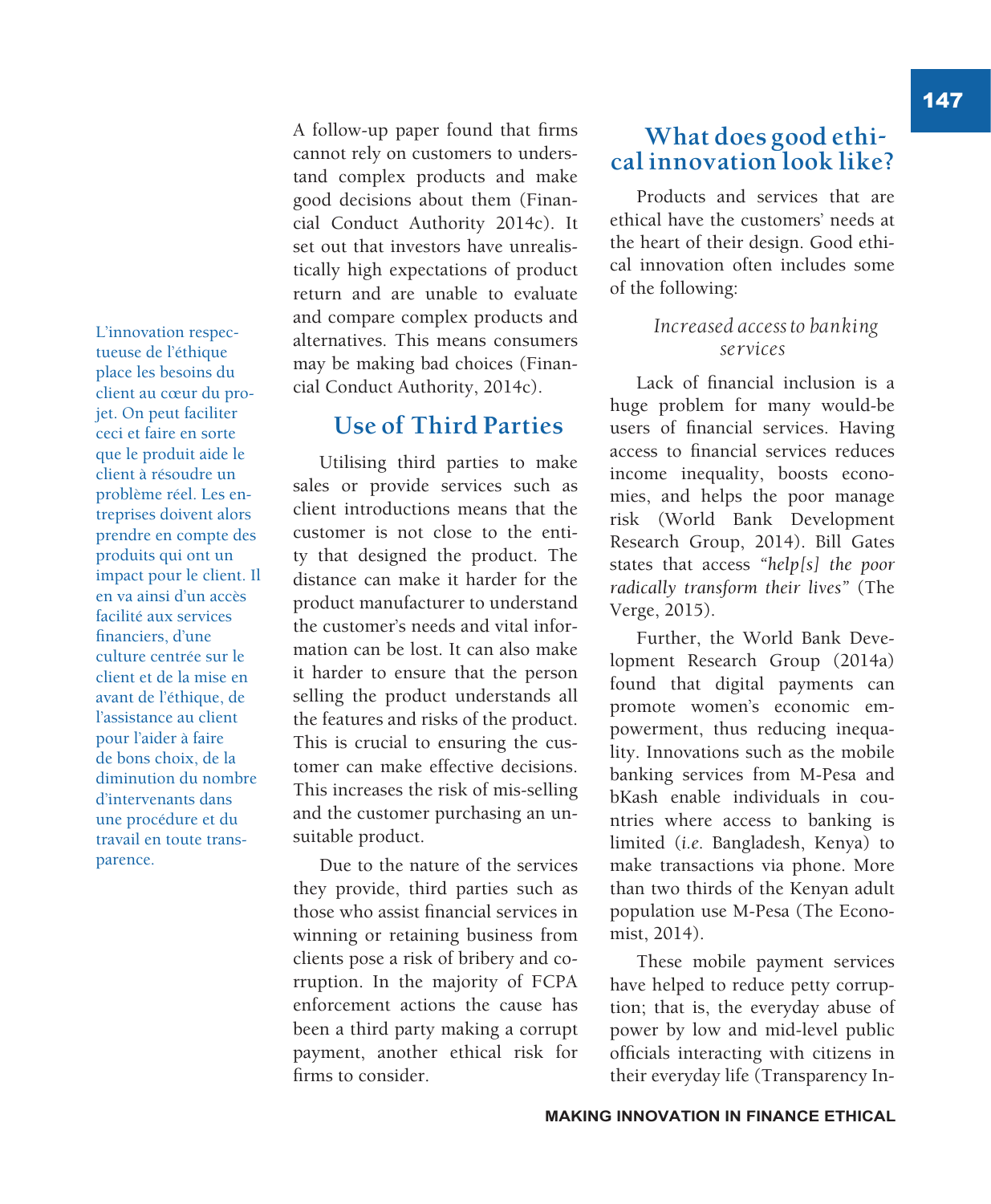Les innovations telles que la possibilité de faire des paiements à partir des téléphones portables sont révolutionnaires et ont permis aux gens d'accéder à de nouveaux services bancaires. Si ces modalités ont pu diminuer la corruption dans certains pays, dans d'autres elles ont facilité des activités occultes, par exemple le paiement des potsde-vin. Cela montre que des innovations peuvent avoir des conséquences imprévisibles.

ternational, 2015). To illustrate, in 2009 the Afghanistan government switched to mobile transfers to make salary payments direct to the police. Many recipients received a 30% pay increase (Foreign Affairs, 2014). They had removed the corrupt middlemen from the chain.

However, whilst mobile payments have the potential to reduce corruption by increasing transparency and reducing middlemen – it is not always straight forward. Foreign Affairs (2014) cautions that firms need to consider all impacts. For example, it appears that in Kenya mobile payments are being used to bribe police (Foreign Affairs, 2014). Further, mobile payments could facilitate *"smurfing",* (criminals dividing illegal transactions into numerous small transactions to avoid detection).

### *Firms that value ethics*

Firms that appreciate the value of being an ethical firm and see it as a competitive edge are likely to innovate to solve customers' problems and not seek to exploit them financially. Timothy Hudson, Global Head of Conduct Risk at UBS, states UBS *"place a very high value on our reputation: it can be a huge competitive advantage"* (Ethical Corporation, 2014).

#### *Customer-Centric Culture*

When innovating, a firm's culture is crucial to ensure a good outcome for all. An innovation that puts a customer first, solves a challenge they have been facing and/or seeks to improve a service is likely to lead to an ethical outcome.

Ensuring this culture is in place can be challenging, especially because individuals employed in financial services are often motivated to maximise their financial rewards.

However, one firm that has succeeded is a subsidiary of the German Volksbanker Raiffeisenbanken (VR) Group (Loch, Sting, Huchzermerier, and Decker, 2012). For example, they developed an innovative consumer credit product "easyCredit". Loch, et al (2012) found it was unique because the entire proposition was based on fairness (unknown in the consumer credit market). Further, the firm provided extensive training to all staff to ensure they understand the firm's core value *"We are an honourable merchant"* and expected this to be reflected in all activities. All new products undergo testing in credit shops to ensure fairness. They listen to customers' needs and respond for example, by including a 30-day customer retraction period. All products have indebtedness protection built into them to protect the customer (unique in the market) as they believed it in the customers' best interest (Loch et al, 2012).

### *Helping the Customer Make the Right Choice*

Customers often make the wrong decisions about products though inertia, lack of understanding and lack of time. Firms can design pro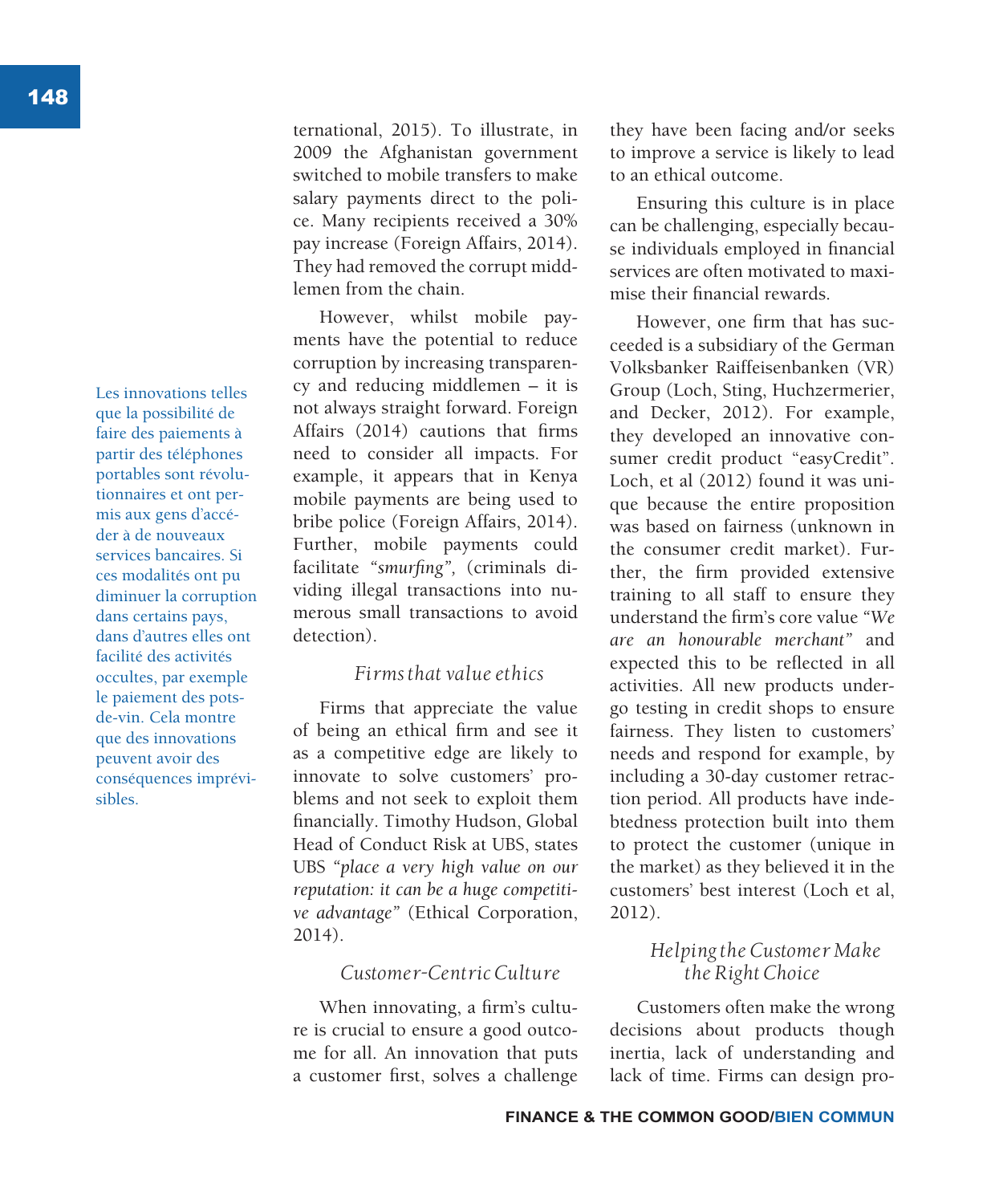Les entreprises ont besoin de savoir comment les clients pensent et de quelle façon ils prennent leurs décisions d'achat. Ils ne se comportent pas toujours de façon rationnelle et les entreprises doivent les aider à prendre leurs décisions. Le fait d'avoir une culture d'entreprise adéquate où les besoins du client sont au centre peut faciliter la réalisation de cet objectif.

ducts with this knowledge and help the customer make the right choice. Thaler, R. & Sunstein, C. (2009, pp112) found that firms can "nudge" people to make them wealthier. Firms should consider how they set default options for products. To illustrate: firms could show product options by level of risk or lifestyle portfolio which could allow a customer to easily select the product which suited them the most (Thaler & Sunstein, 2009, pp136-137).

#### *Shorten chain (i.e. not broking)*

Transactions that shorten the chain, engendering a more direct customer-firm relationship are likely to lead to ethical outcomes. This is because the ultimate firm is more likely to understand the customer, and the customer the product they are selling. It also limits the additional commission payments and so reduces the cost to the consumer. An example includes CurrencyFair, a peer-to-peer market for foreign exchange. They match buyers and sellers allowing them to swap currency. The CEO explains they created it as *"transferring money abroad was not the way it could (and should) be: simple, fast, and above all, cheap!"* (CurrencyFair, 2015). Customers can exchange currency without paying expensive bank fees. The rates on CurrencyFair are much lower than those of the market leading banks. They estimate that their share on a transaction equates to only 9% of the average bank fee on the equivalent transaction (The Wall Street Journal Blog, 2014).

#### *Transparency*

Transparency helps ensure ethical outcomes. When a consumer understands the fees, and what parties are earning on transactions, they are more likely to be treated fairly and to make good decisions.

This is illustrated by Thaler & Sunstein (2009, pp138) who set out that people struggle to translate abstract concepts such as return and volatilities in their lifestyle when they are old. As many companies move to online communication to advise customers and advertise their services this issue needs to be considered in the product design. Web-only offerings, such as Nutmeg, have digitalisation and changed how advice and investment management is delivered (Financial Times Advisor, 2015). They set out risk thresholds and communicate to customers in readily understandable language. They use visual displays for maximum clarity, disclosing fees and translating difficult concepts into values that consumers understand:

*"If you invest £36,500 Your fee will be 0.9% per year That's just £6.32 per week Which could be worth an additional +£2,552 after 10 years"*

Finally, transparency can reduce the financial crime risks, preventing tax evasion and money laundering. To illustrate: one global bank is working with market sellers to help them take payments from customers via a mobile service rather than by cash. This means the seller is no longer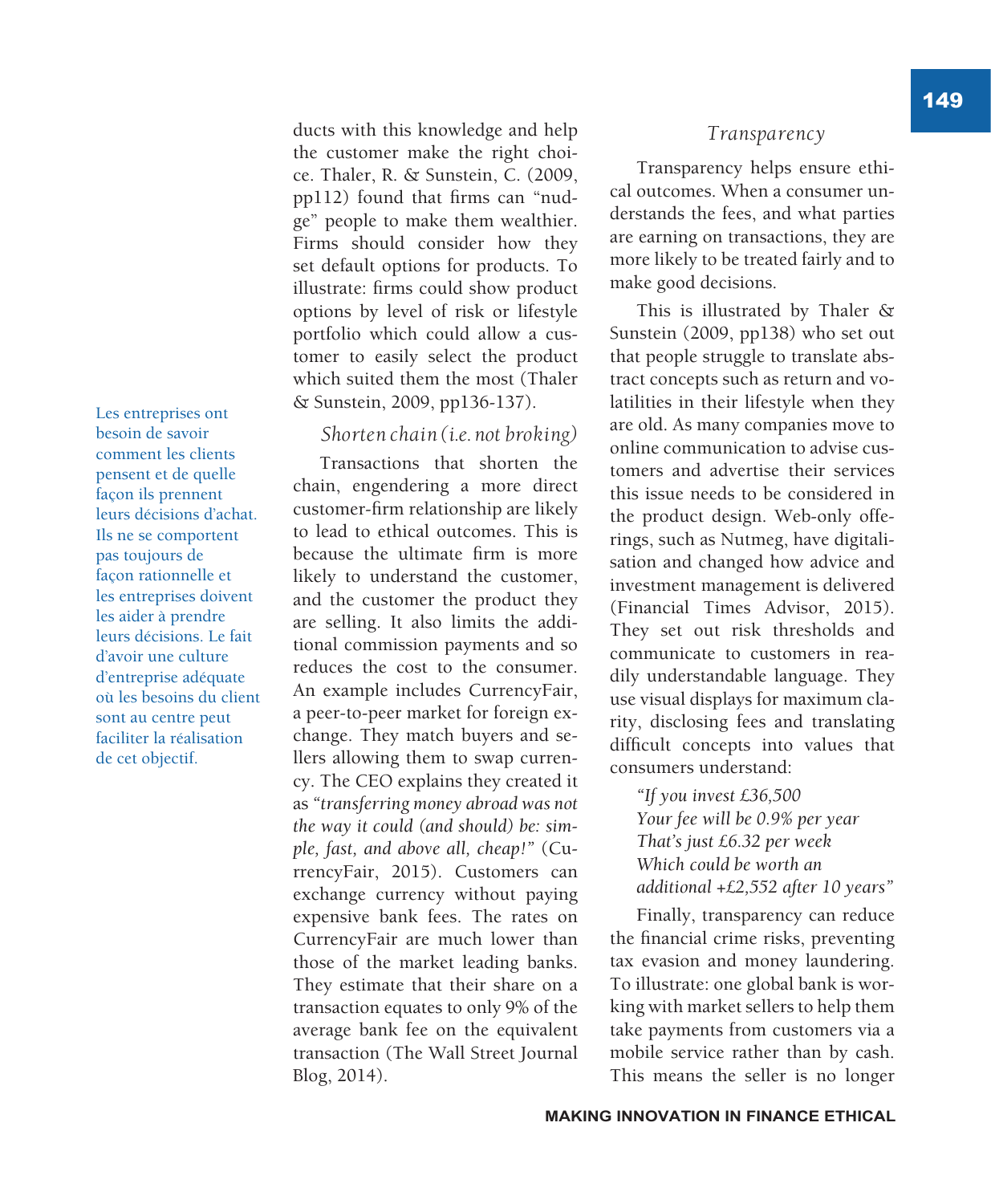Il y a de nombreux moteurs de changement. Certains promeuvent l'agenda éthique et d'autres le bloquent. Le développement de nouveaux produits est risqué d'un point de vue éthique. A l'échelle de l'entreprise, il y a de nombreuses actions que les institutions et les individus devraient mener pour s'assurer que l'innovation est éthique. Cependant, Thomson Reuters (2014) a trouvé que seules 43 % des sociétés financières prenaient en considération les risques de manquement au code de conduite lors de l'élaboration de leur stratégie.

Au niveau de l'entreprise, la première mesure pour s'assurer que les nouveaux produits sont éthiques est de fixer un cadre pour l'innovation et de vérifier qu'il est effectivement respecté.

handling large amounts of cash and all payments can be traced back. The temptation to not declare revenues is removed and the risk of the trader being used to launder cash reduced. Traders benefit as well as they are not losing sales due to customers not carrying cash and they spend less time managing cash floats and cashing in at the end of the day.

### *Accountability*

Innovation which has strong personal accountability at its core leads to ethical outcomes. This is common in small entities where any adverse media or regulatory decision could make them quickly insolvent.

### *Effective regulation*

One of the FCA's objectives is to ensure that the relevant markets function well (Financial Conduct Authority 2014a). The regulator believes innovation is key to achieving this as a powerful driver of effective competition. They set up Project Innovate (Financial Conduct Authority, 2014b) to support innovation that benefits consumers. They allow firms to consult with them and they support them with authorisation process.

### **How Can You Ensure Future Innovation is Ethical?**

It has been highlighted that many finance firms hold product innovation high on their agenda. There are many factors driving change. Some drivers push the ethical agenda and

some have the potential to lead firms away from this. Developing products is ethically risky. Innovation poses scenarios and risks not previously experienced but ethical innovations are possible and can help both individuals and firms to succeed.

There are many things on a micro-, firm-wide level that entities and individuals should do to ensure ethical innovation. However, Thomson Reuters (2014) found only 43% of finance firms consider conduct risk factors when discussing business strategy and so with this consideration I also set out some macro, broader considerations to ensure firms do this.

#### *Micro Factors*

At a firm level, firms can ensure that new products are ethical. An innovation framework for the business to work within should help ensure strong ethical outcomes. This framework should encompass the following elements:

*Strategy/Objectives*: Firms should set out their innovation strategy and objectives. This should include putting the customer first. This message must be shared with all staff.

*Risk Aware Culture*: Firms should ensure the firm is risk aware and puts customers' interests first. Innovators need to be aware where ethical dilemmas lie. Firms that make ethics a competitive edge are likely to deliver ethical products.

*Performance Incentives:* Employees need be incentivised to solve real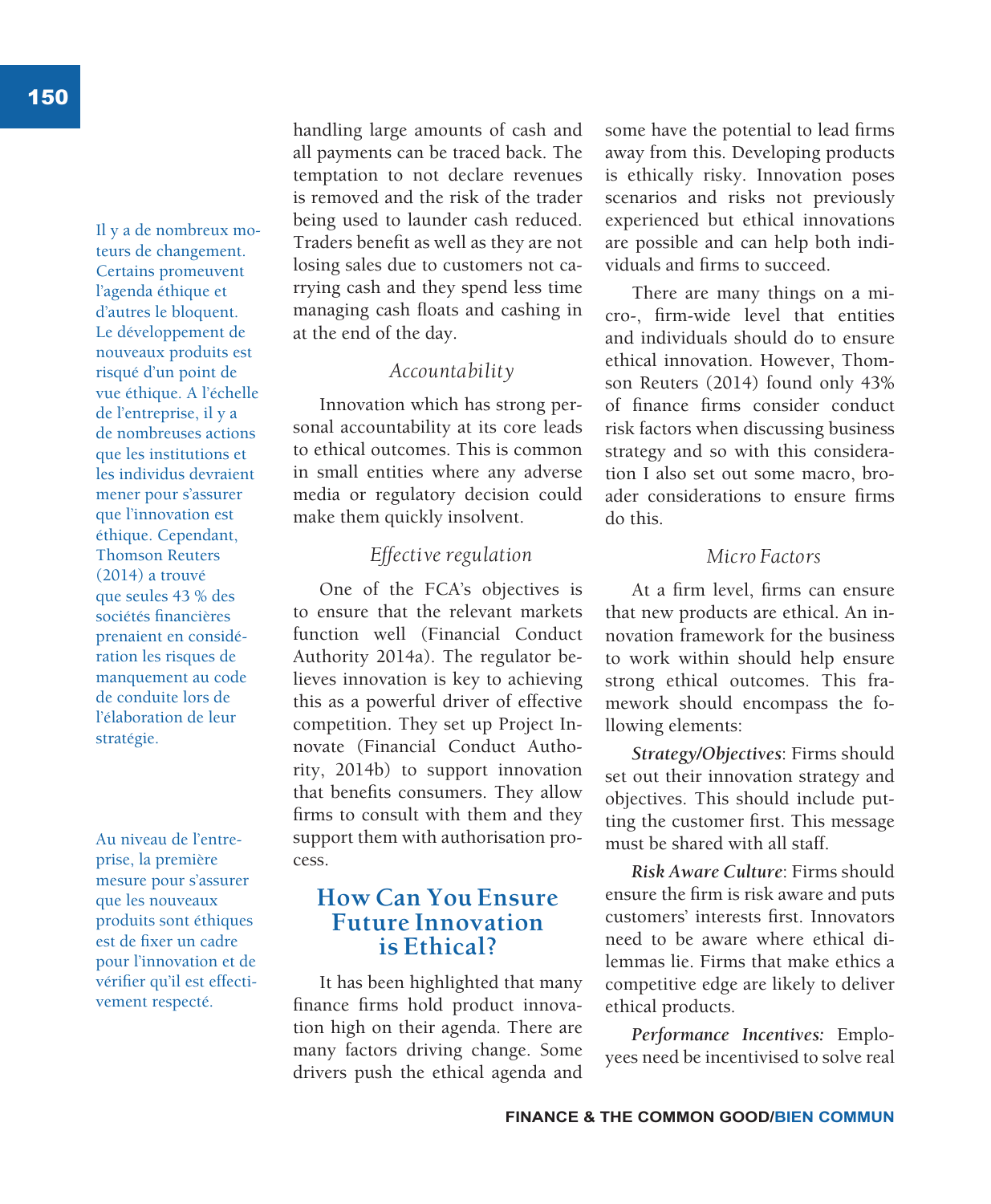Au niveau du pays ou de la région, certaines structures facilitent l'innovation de produits éthiques. Les gouvernements devraient veiller à ce que le marché soit compétitif, à utiliser la réglementation pour encourager la mise en œuvre des changements de culture, de la responsabilité personnelle, et de la transparence chaque fois que cela est nécessaire pour aider le client à prendre ses décisions.

Il y a eu un changement dans l'appétit du consommateur pour les produits financiers. Dans un environnement de concurrence croissante, les entreprises commencent à chercher dans l'éthique un avantage compétitif. Elles tiennent alors à s'assurer que l'éthique est au cœur de toutes les transactions, tout

customer problems rather than to maximise profits. Incentives should also encourage testing and collaboration across the firm.

*Governance*: Senior managers need to understand the customers' needs and ensure that the characteristics and objectives of the target customers are considered. They need strong oversight and ensure rigorous challenge based on evidence . They need to consider what are the conflicts of interest between stakeholder groups and whether these have been effectively managed. Ensuring firmwide collaboration, that is, considering a wide spectrum of opinions and views will help ensure the product is designed effectively.

#### *Processes*:

• Know your customer: Firms need to identify who is going to use the product – this includes understanding their objectives, financial needs, ability to take risk and financial understanding. They should identify when the product will be used. Firms should use data available to understand customer behaviour (this includes internal and external data such as FCA customer types). Firms should collaborate with customers throughout the innovation process and allow them to feedback and test all new products.

• Know your distributor: Firms should consider how the product will be sold. They should consider if they really need to use third parties or if this function can be taken in house to ensure the sales chain is short. This allows the firm control and makes two-way information from both the customer to the firm and back easier.

*Risk Assessment*: Firms must rigorously assess what the risks are and consider all the features of the product they are looking to launch. Key questions include:

• Is this product going to help the customer with a real problem?

- Is the product delivering customer value?
- What risks could the product pose to the customer?

• Systems: Firms must stress test and model products using historic data, projected future data and dummy customer scenarios to ensure they understand the product and how the customer will respond to stress situations (job loss/change in interest rates etc).

#### *Macro Factors*

Some drivers for innovation are larger than can be managed at an entity level. These macro factors encourage firms to put the micro factors into place:

*Competition*: Regulators should actively encourage and support competition within financial services. This may mean working with new entities to help them deal with the regulatory burden and ensure that they can reach the market in a timely fashion. It might mean considering action when firms dominate markets.

*Regulation*: Smart regulation should encourage individual responsibility and be backed up with enfor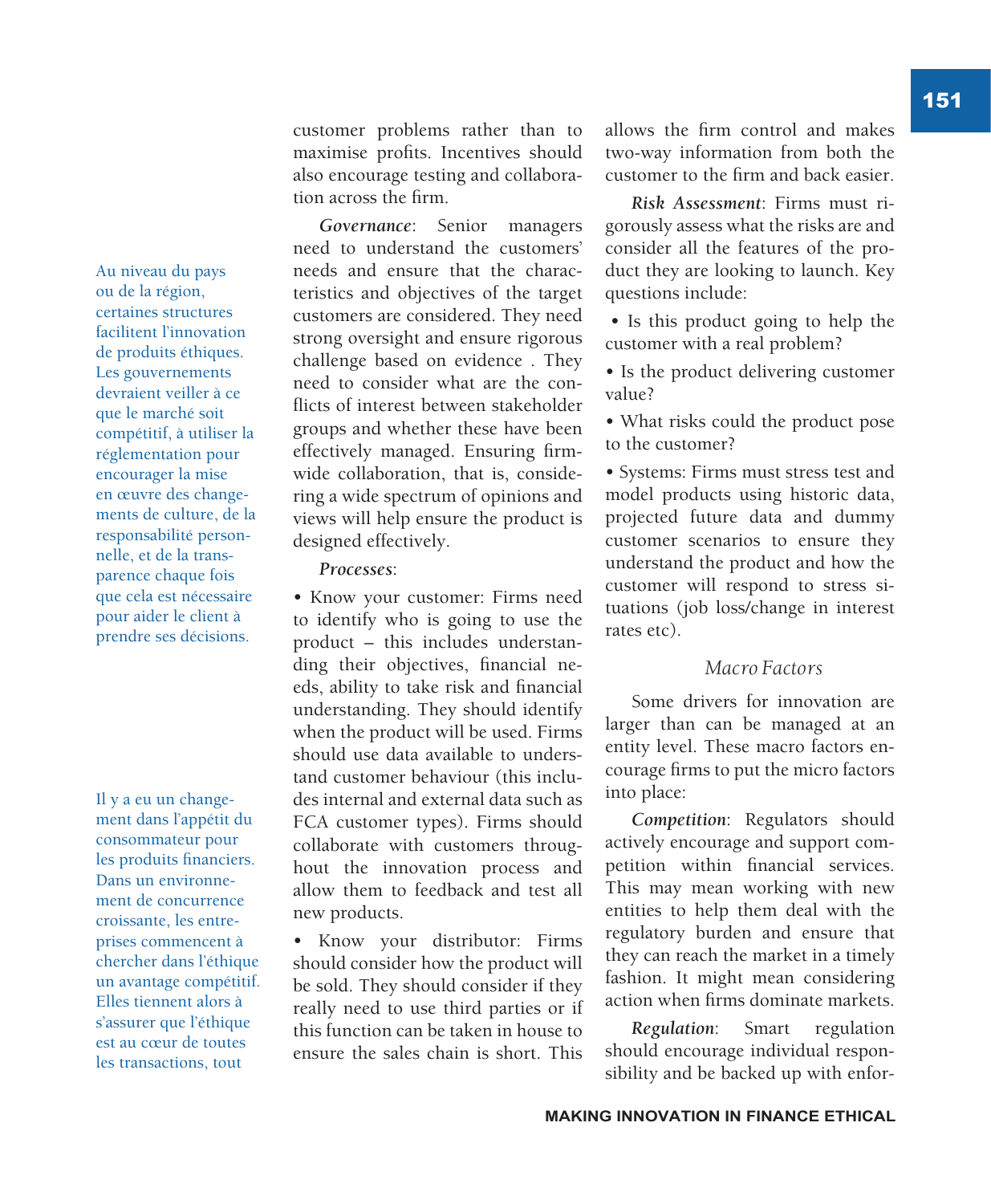au long du cycle de vie du produit. Faire le bon produit, s'assurer d'emblée qu'il corresponde à l'intérêt du client, débouchera sur les changements nécessaires

cement action with strong penalties when ethical failure occurs and customers are not put at the forefront innovation.

*Transparency*: Regulators should help firms understand what the risks are, what customer problems they are aware of, and help supply any data that firms could use to shape solutions (innovations). They should also ensure rules and expectations of firms are clear.

Recession reduced interest rates, reduced expenditure, caused individuals to consider their borrowing, and how to ensure their savings were not eroded. The constant "bad news" stories have damaged confidence in established banking firms and led to customers looking beyond conventional products for solutions. These changes, combined with the increasing technological capacity and individuals' competence in using it caused a change in appetite for financial products.

There has been a significant shake up in the market and firms are starting to make ethics a competitive differentiator and ensure it is the heart of all transactions, throughout the product lifecycle.

Getting the product right, ensuring it is in the customers' interest right from its conception will make it easier to deliver the change required.

### **References**

Bank of England (2014a). Speech by Mark Carney: Inclusive capitalism: creating a sense of the systemic. Retrieved from www.bankofengland. co.uk/publications/Documents/speeches/2014/speech731.pdf

Bank of England (2014b) Panel remarks given by Mark Carney at the IMF Annual Meeting Seminar on The Future of Finance, Washington on 12 October. Retrieved from www.bankofengland.co.uk/publications/Pages/ speeches/2014/766.aspx

British Broadcasting Corporation (BBC) (2015a) Years before PPI scandal is over, says Financial Ombudsman. Retrieved from www.bbc.co.uk/ news/business-30695720

British Broadcasting Corporation (BBC) (2015b) Duty-based ethics. Retrieved from www.bbc.co.uk/ethics/

introduction/duty\_1.shtml

Business Roundtable for Corporate Ethics Innovation (2008) Ethics, and Business. Retrieved from http:// www.corporate-ethics.org/pdf/innovation\_ethics.pdf

CurrencyFair (2015) About Us. Retrieved from www.currencyfair. com/about-us/

Ethical Corporation (2014) Banks briefing: Conduct risk management. Retrieved from 3.amazonaws.com/ cms\_assets/accounts/690b848f-131d-4af6-a319-824db8c89e5b/ site-50109/cms-assets/docu ments/193600-480789.final-versionv2.pdf

Financial Conduct Authority (2013a) Interest Rate Hedging Products. Retrieved from www.fca.org. uk/consumers/financial-services-pro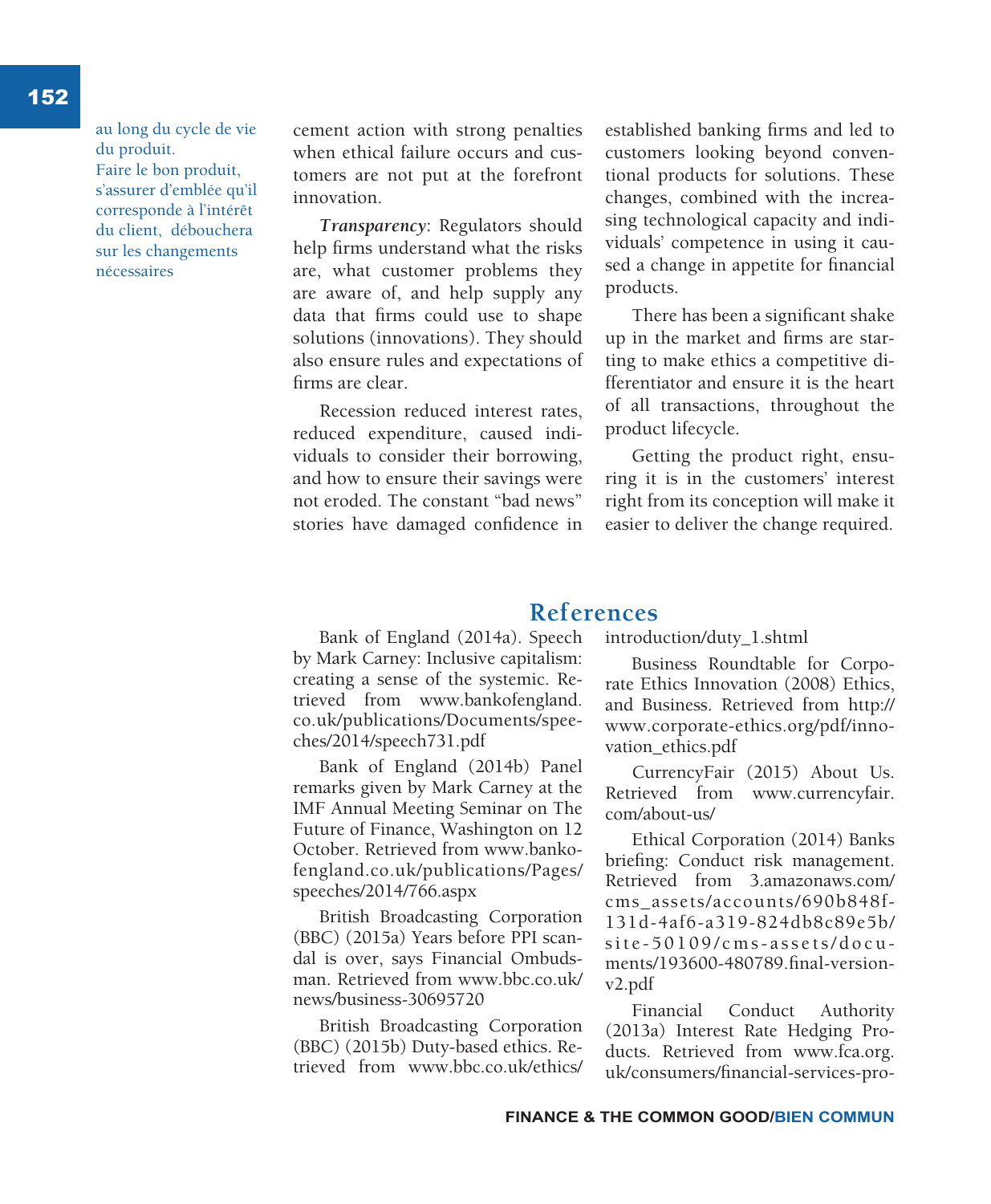ducts/banking/interest-rate-hedgingproducts

Financial Conduct Authority (2013b).Occasional Paper No 1: Applying behavioural economics at the Financial Conduct Authority. Retrieved from www.fca.org.uk/yourfca/documents/occasional-papers/ occasional-paper-1

Financial Conduct Authority (2014a). Retrieved from http://www. fca.org.uk/about/why-we-do-it/statutory-objectives

Financial Conduct Authority (2014b) Project Innovate – Call for Input. Retrieved from www.fca.org.  $_{\rm 11k/}$ 

Financial Conduct Authority (2014c) Occasional Paper No 9: Two plus two makes five? Survey evidence that investors overvalue structured deposits. Retrieved from www.fca. org.uk/static/documents/occasionalpapers/occasional-paper-9.pdf

Financial Conduct Authority (2014d) Speech by Martin Wheatley titled Ethics and Economics. Retrieved from www.fca.org.uk/news/speeches/ethics-and-economics

Financial Conduct Authority (2014e) FCA Fines Credit Suisse and Yorkshire Building Society for Financial Promotions Failures. Retrieved from www.fca.org.uk/news/fca-finescredit-suisse-and-yorkshire-buildingsociety-for-financial-promotions-failures

Financial Times (2014) Thirteen traits of a truly innovative organisation. Retrieved from www.ft.com

Financial Times (2015) UK investment banks face competition prove. Retrieved from www.ft.com

Financial Times Advisor (2015)

Getting financial promotions right. Retrieved from www.ftadviser. com/2015/01/21/ifa-industry/yourbusiness/getting-financial-promotions-right-gEW6eyaeRVt6H1aapktoSJ/article-0.html

Foreign Affairs (2014) Don't Bank On It. Retrieved from www.foreignaffairs.com/articles/141493/marisa-lporges/dont-bank-on-it

Government UK (2015) Commercial use of consumer data. Retrieved from www.gov.uk/cma-cases/commercial-use-of-consumer-data

Grant Thornton (2015) Six issues facing the financial services industry in 2015. Retrieved from http://www.grant-thornton.co.uk/ en/Thinking/Six-issues-facingthe-financial-services-industry-in-2015/#sthash.7Gy47H30.tmkNdYdg. dpuf

Lewis, M (2014) *Flashboys Cracking The Money Code Great Britain: Allen Lane*

Loch, C., Sting, F., Huchzermerier, A., and Decker C. (2012) Finding the Profit in *Fairness Harvard Business Review*

Osper (2015) Stories. Retrieved from osper.com/stories

Oxford Dictionaries (2015) Ethics. Retrieved from www.oxforddictionaries.com/definition/english/ethics

Parliamentary Commission (2013) Changing banking for good. Retrieved from www.parliament.uk/ business/committees/committees-a-z/ joint-select/professional-standards-inthe-banking-industry/news/changingbanking-for-good-report/

Parliamentary Commission (2013b) Changing banking for good : Conclusions and Recommendations.